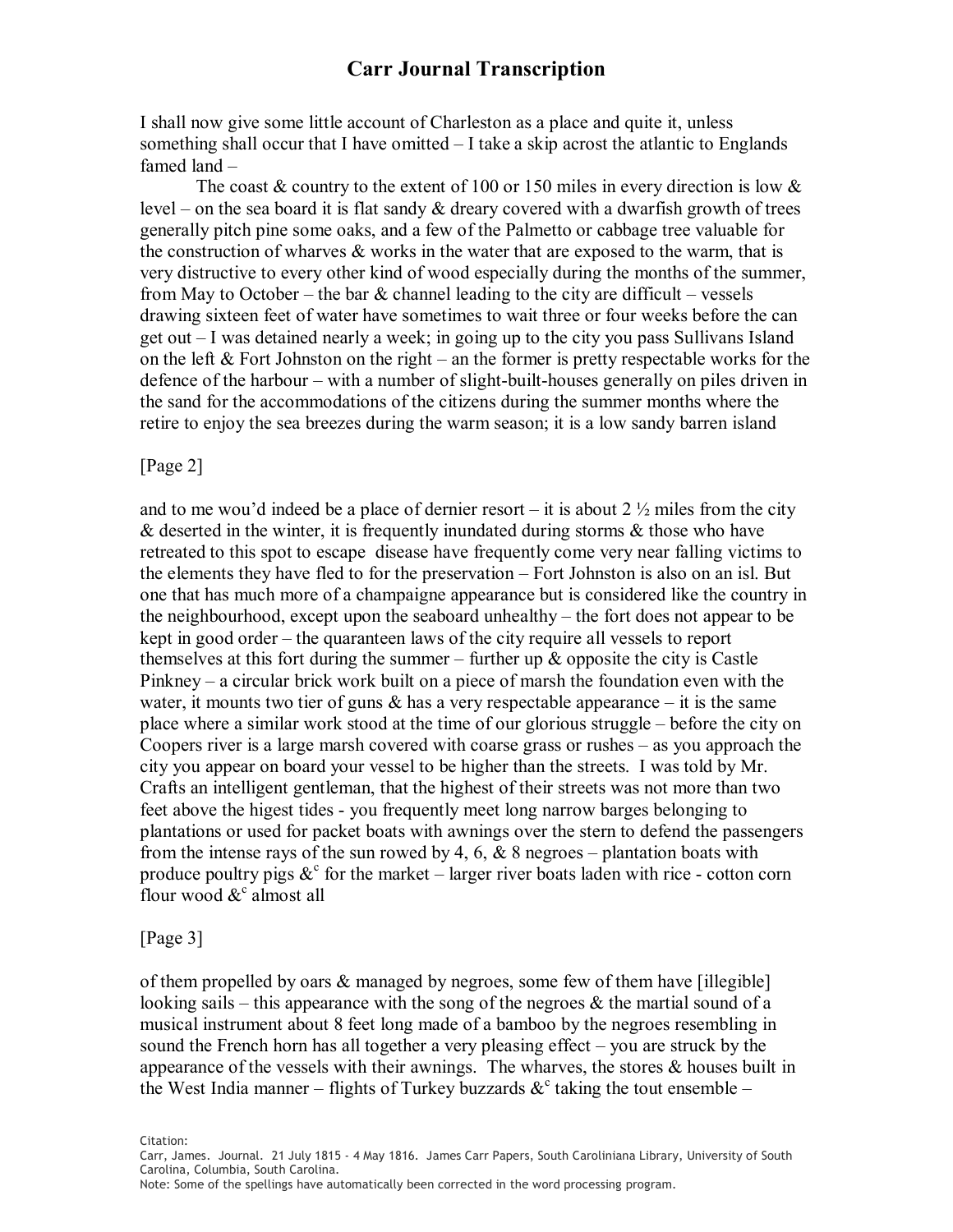buzzards, houses, stores wharves vessels negroes french, Spanish black & white inhabitants Charleston is much more like a town in the West Indies than our towns in the United States – As you approach the wharves the song of the negroes at work greets your ear cheerfully from every quarter, I had so much of it while they were loading the ship, that is made such an impression on my mind as to enable me to give you a few specimens of the african working songs in Charleston:

Cheerly up, and cheerly down; hey boys hey. Cheerly up, and cheerly down; ho boys ho. Cheerly up, and cheerly down; high land a. Cheerly up, and cheerly down; high land o. —

one gives the words of chorus in which the whole join.

[Page 4]

—

—

Sing talio, Sally is a fine girl, sing talio; Sally is a good girl, sing talio, sing talio; hoora, hoora, sing talio. Sally in the morning, Susan in the evening; sing talio, sing talio; Sally is a sweet girl, Susan is a beauty; sing talio, sing talio, hoora, hoora, sing talio.

Ceasar should you like a dram; Ceasar boy Ceasar. Ceasar will you have a dram; Ceasar boy Ceasar. Ceasar is a smart fellow, Ceasar boy Ceasar.

Tis grog time a day, huzza my jolly boys, tis grog time a day; Back like a crow bar, belly like a tin pan, huzza my jolly boys, tis grog time a day; Tis grog time a day; tis grog time a day; huzza my jolly boys, tis grog time a day.

Citation:<br>Carr, James. Journal. 21 July 1815 ‑ 4 May 1816. James Carr Papers, South Caroliniana Library, University of South<br>Carolina, Columbia, South Carolina.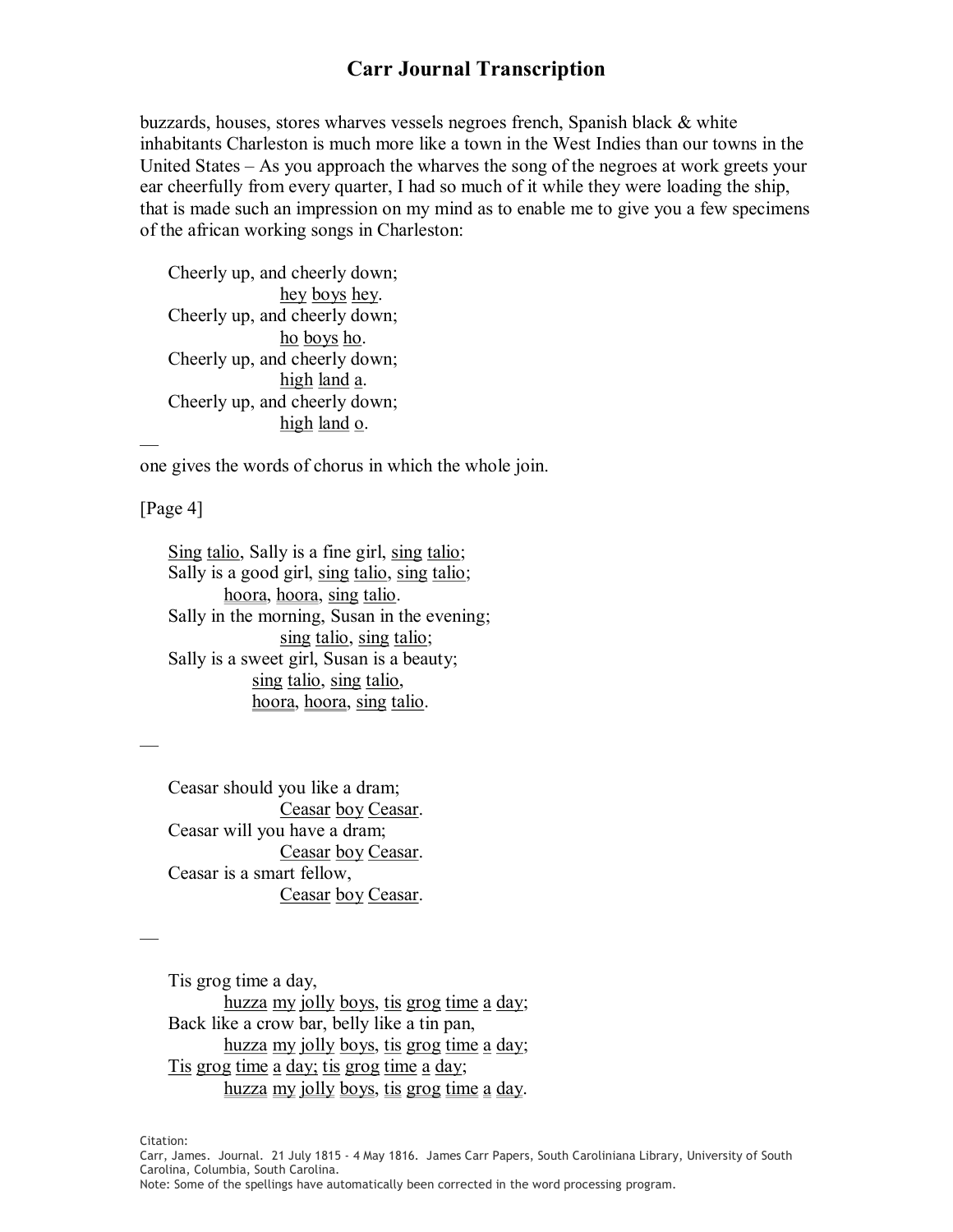Tis time for to go, its time for to go; huzza my jolly boys, tis time for to go; Haul away so, its time for to go, huzza my jolly boys, tis time for to go.

[Page 5]

—

Those words underscored is the chorus – those double scored are sung more loud  $\&$ strong, in which the whole gang join with all their force, and generally much glee – the black having remarkable nice ears for music, are very correct in their time & pause one & seldom more than two, repeat what they consider the words of the song, all join in the chorus, and whatever work they are doing when in gangs – they work  $\&$  sing with all their might  $&$  whither hoisting hauling – rowing – or heaving at the Jack screw, they keep perfect time in all their motions – this gives them more force as they are united  $\&$ simultaneous in the exertion – besides it makes their tasks go off hand more cheerily – for five days I had four p<sup>r</sup> of Jack screws  $\&$  four gangs of five each at work on board the ships stowing cotton  $-1$  was in the midst of them  $-$  it often happened that they all had their throats open at the same time as loud as they cou'd ball – you may be able from the discription I have given you to form some opinion of the music – add to that the savoury smell that may be supposed to arise from twenty negroes using violent exercise in warm weather, in the hot and confined hold of ship and you may imagine what a delicious treat I enjoyed, I was happy for business was brisk – things went on well – I retired to rest satisfied and resumed my station the next day with pleasure – A negro along, seems a solitary being – he delights to work in large gangs – is loquacious  $\&$  appears perfectly happy.

### [Page 6]

Charleston as I have before observed is a perfect flat  $\&$  low, as is the country for great distance round – the streets are mostly ornamented with trees, the pride of India – resembling our locusts – bearing a small green or yellow fruit very profusely that hand in clusters about as big as musket ball – looking not unlike a green cranberry – the side walks are covered with brick of stone flagging, narrow, in bad order & broken by cellar doors, the streets are not paved, very sandy & when it is dry which is very often the case they are excessively dusty, to such a degree as to be almost insufferable – there are a great many foreigners, Jews French – Spanish, Scotch, English  $\&$  Irish – the hucksters many of them keep their shops open on the Sabbath which is to generally considered a day of pastime with the inhabitants – this place has been thought to be unhealthy – during my stay in the months of Oct<sup>r</sup> & a part of November it was very much otherwise – Doct<sup>r</sup> Ramsay asserts it to be as healthy as any city in the United States – the bill of mortality published weekly has been very favourable – still the children have not that glow of health that marks our sn—ty nosed boys – they look pale think  $\&$  feeble – it is further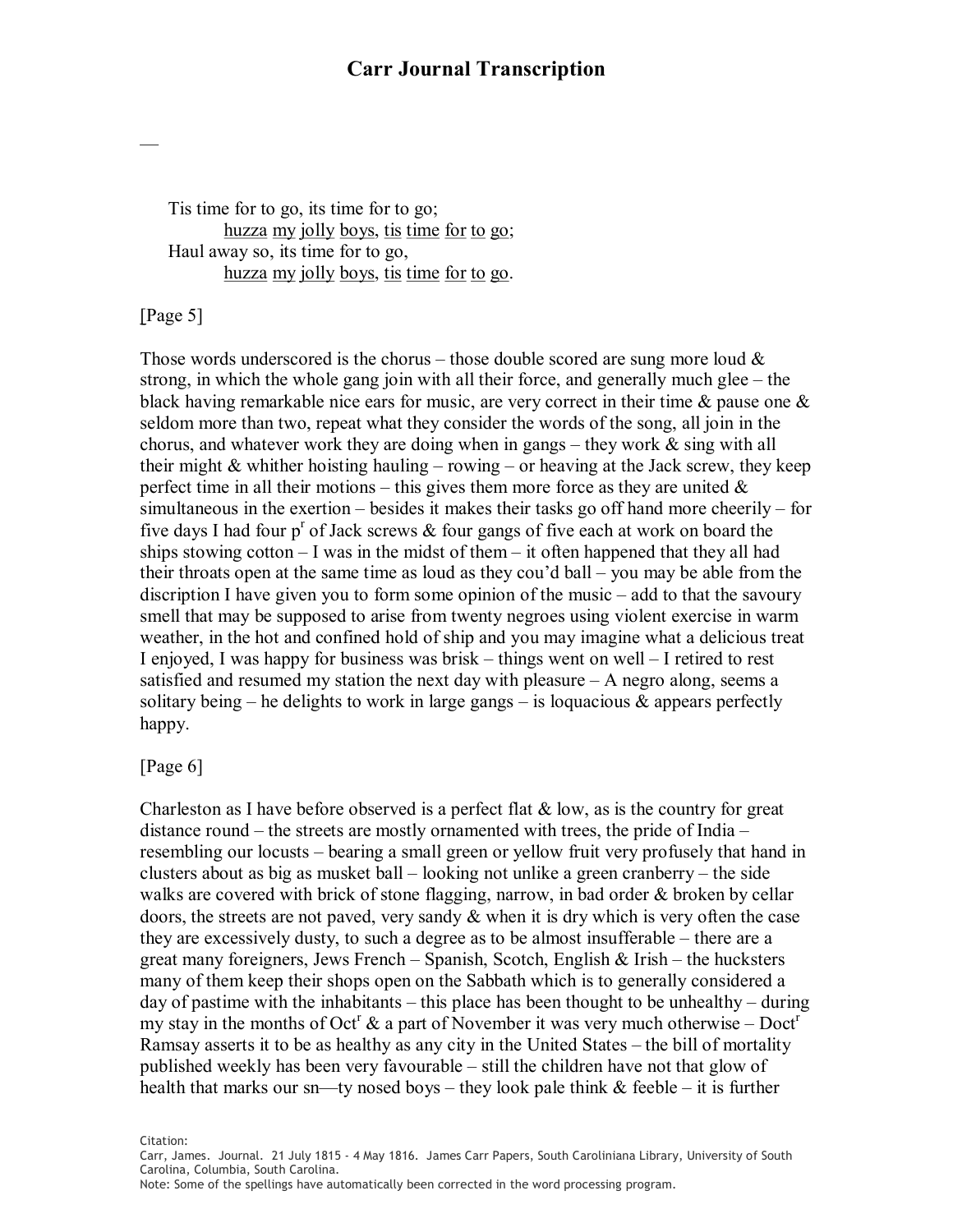true that a large proportion of the white population leave the city in the summer  $\&$  do not return until after the frosts set in the last of  $Oct^r$  or first of  $Nov^r$  – what is a little remarkable – it is considered almost fatal for a citizen to go in the country, or, for a countryman to visit the city during this season – many of the rice planters abandon their plantations in

### [Page 7]

the summer  $\&$  do not dare return to them again until the frosts = they have habitations on the sea board where they pass this season of the year. The countrymen that come to market from the neighbourhood, are a miserable cadaverous set of looking beings – they are so shriveled up that one half of them cannot cover their teeth with their lips – while those who come from 150 to 200 miles back are stout, bong good looking fellows. The people of Charleston during the war have a line of defensive works, reaching from Ashley to Coopers river that do them a great deal of credit – the distance is about  $1 \frac{1}{2}$ mile. It was done by voluntary associations & each pieces work has the name of the association whither military or civil inscribed on their respective works – it has a very handsome appearance and I shou'd say was a well planned and efficient piece of work for the purpose it was intended – and if Charleston had had a Jackson, Jonny would probably have found another New Orleans – his "beauty" would have been grim death – his "booty" the permanent occupancy of a small piece of earth – happily, peace rendered their works useless for the present – though they are durable  $\&$  if they answer no other purpose it will be a lasting and honorable monument of the spirit patriotism  $\&$  resolution of those who constructed them, the fair sex too performed their part by incouraging the works with their presence and smiles of approbation.

### [Page 8]

The manners of the people of S. Carolina, like those of all the Southern States – differs from ours as one might expect from persons born & educated with slaves that they are taught to look on as an inferior order of beings, and to tyrannize over – as those who are in the bait of commanding may be supposed to differ from those who are in the habit of obeying particularly at that period of age when the strongest and most lasting impressions are made – as far as my observation goes so the inhabitants of the slave holding states differ from the others of the United States – though not so well informed generally as those of the north – they have a nicer sense of honor – are quicker to resent an injury more impatient of restraint less perseverance and enterprise less vigor of constitution – more vivacity – warmer in their friendship, but not stronger in their attachments – a calamity such as the loss of friends, sickness, loss of property  $\&c$  is not so likely to make a man of the south cut his throat or turn religious devotee, as it is a man of the north – they are not educated in the habits of industry and economy, as we are – a laday of Charleston wou'd give but a sorry account of herself – called on to perform your yearly task with the needle – That I shou'd consider a yankee wife with your education and habits without a cent a much better fortune than a South Carolinaian with their usual education and habits and ten thousand dollars – their slaves are convenient, but they are made too necessary to their common wants.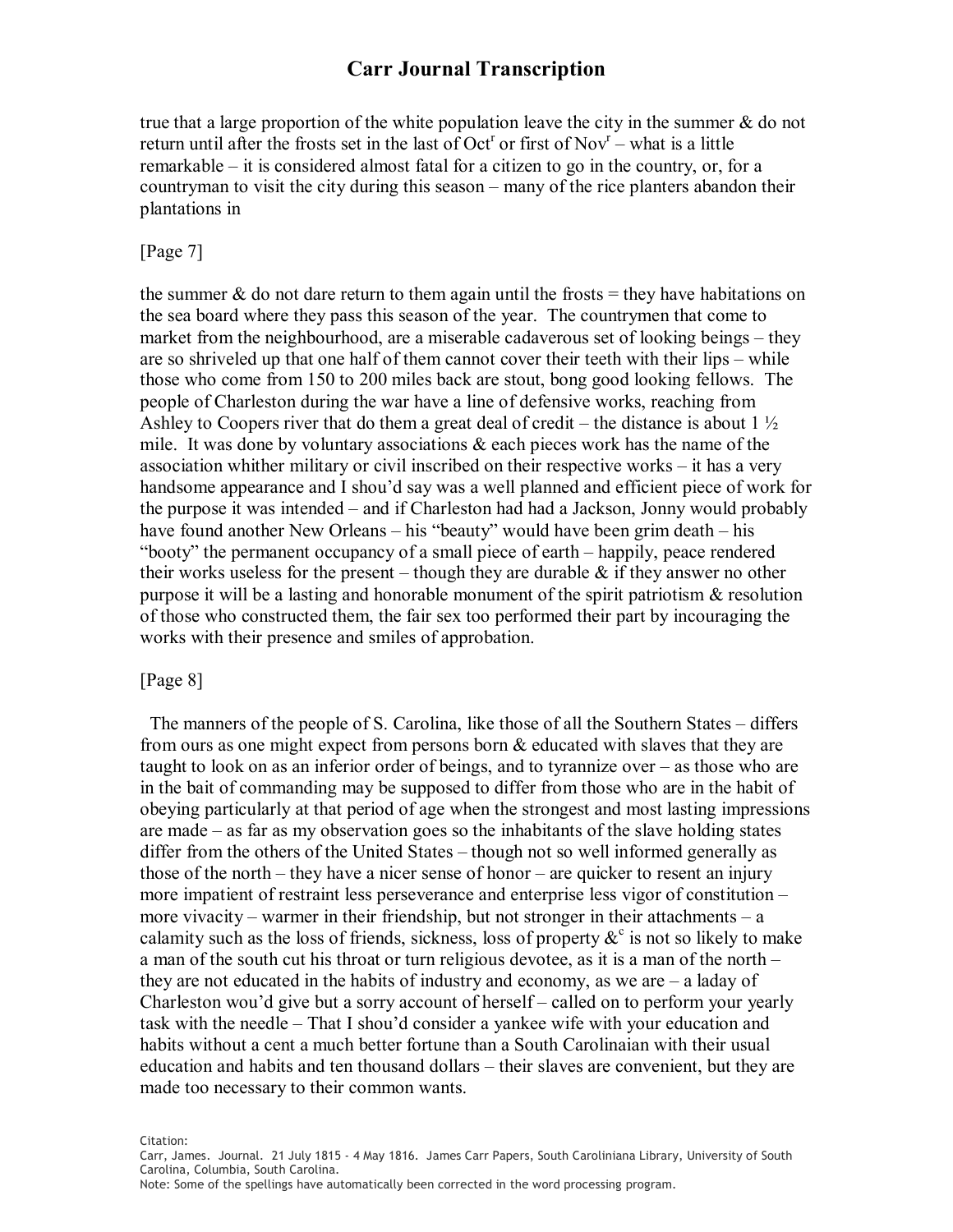### [Page 9]

In this quarter the planters are considered the lords of the land  $\&$  rank in the first class – they look on men of business with a degree of self superiority  $\&$  think it an honor for a trader or factor to have their names in the books without giving themselves any trouble about paying their debts – from this habit of pride  $\&$  carelessness they frequently get much involved – their crops are good this season and command an unusual high price – Sea Island cotton 50 upland  $30 -$  rice  $475$  to  $\$5 -$  the long staple or Sea Islands - requires a different and much more tedious operation in cleaning or ginning, as it is termed – is of longer, finer, stronger and a more silkey staple than the upland – and appears in little lumps or bunches as you take it out of the bag. This appearance is caused by the manner in which itis passed through the ginning machine, in little locks or tufts as it is put in by the fingers each lock separate – the Sea Island cotton of Georgia & South Carolina is considered equal if not superior to any cotton whatever – the upland is raised on higher ground  $\&$  from the sea shore from the green seed – the black seed has been tried in the country  $\&$  is said generally to produce a better kind of cotton – but its superior excellence is attributed principally to the peculiar soil  $\&$  sea air of the Islands – the cotton is

### [Page 10]

usually picked in Oct<sup>r</sup> or Nov<sup>r</sup> – depending some on the season, a rainy cold autumn puts it back, as a warm autumn has the contrary effect – rice is harvested in October, but not considered in shipping order until the following spring – cotton comes in to market from the last of  $Oct<sup>r</sup>$  – the greater part of it is in by Christmas – this however depends on its prices – this year the season and price were both favourable – and considerable quantities of the new crop was in market by the  $6<sup>th</sup>$  of Nov<sup>r</sup> - Sea Island cotton plantations are immensely productive – at the price of that article this season I was informed by intelligent persons, that where there was good management – each hand would furnish for the market to the amount of \$500, besides raising their own provisions – so that each slave would yeald to his master a net income of five hundred. Deducting there from the small expense of his clothing perhaps 20 or 30 dollars per year. This wou'd make a new England farmer starve – there is no question but that the cotton, sugar  $\&$  rice plantations of the south are highly profitable – on the latter however none but Aligators  $\&$  negroes can live – but a small proportion of the cotton is Sea Island, which is the most profitable – attempts were made in Georgia during the war to cultivate the sugar cane, and succeeded remarkably well – it is thought it will be persued with considerable spirit – as that culture promises to

### [Page 11]

be equally lucrative with the cotton – and the planters by dividing their crops will almost always be sure of obtaining a tolerable good one either of cotton, sugar or rice – but alas! Here ends the bright part of the picture, we turn over the leaf  $\&$  behold a very different page, with all the advantages we ought not to envy them – though they grown an abundance – brother Charles would put the most robust of them out of countenance long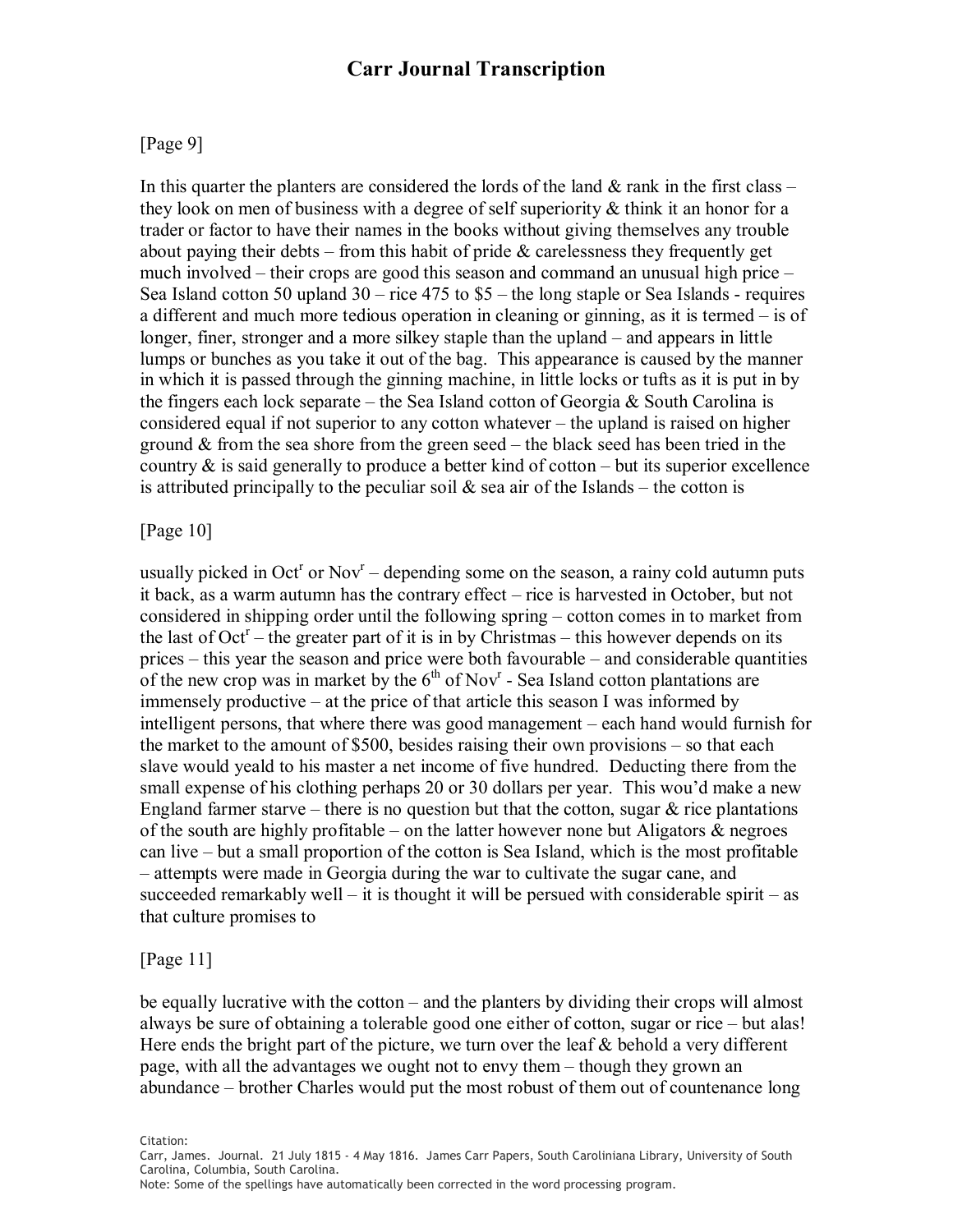side of a plate of rice – a well crowned dish of half a peck would leave a Carolinaian nibbling round it for a week. While C. wou'd toss it off in five minutes  $\&$  look to his mother for more – the vigor  $\&$  health of the planters can no more be compared with our farmers, than the produce of our farms with that of their plantations – here a dead flat sandy country meets the eye as far as it can extend – nothing like our rising hills  $\&$ fruitful valies to regale it – a transparent  $\&$  running stream like Reeds brook wou'd be here a paradise its banks wou'd be saught like the rich banks of the Nile not after abundant crops but health – the days are hot, the nights oppressive, the evenings  $\&$ morning pernicious – the nights debilitate – the morning is dead and stagnant charged with foul vapour  $\&$  fog from low land  $\&$  stagnant water to breath this is to enhale feaver ague - none of those invigorating elastic breezes wafted over our spruce hills & through out flowering valies, that makes our summer morning so delight

#### [Page 12]

ful – the respiration of this pure are is enough to restore exhausted nature and call one back to live his life over again; but here alas! Our song ends – our rejoicing is turned into mourning – winter bitter winter, is close before  $\&$  after this delightful season – two winters to one summer in Maine, in South Carolina two summers to one winter – what, you will say my wife follows from all this – I will tell you – the country is not so pleasant as ours – you may live easier and become richer at the hazard of your health – of the two – for myself I shou'd prefer the warm climate – but – for you  $\&$  our children, I shou'd hesitate – but on one point I can decided unequivocally – as Maine is too far North, so is Carolina too far South – this worked by a simple rule without the aid of much knowledge in mathematics will place us between the two extremes – and there with heavens blessing I hope ere long to be established.

My remarks on Charleston draw to a close, as my passage draws towards its end – among the vexations that you meet with at that place, I believe I have omitted to mention my aversion, the large winged Cockroach, with many other legged & winged insects as well as offensive to the eye as the ear  $\&$  feeling, among them the musquitoe will come first in rank – they had but just began to make themselves scarce when  $I$  left – the cries of Charleston are

#### [Page 13]

to me rather annoying – when you are passing quietly along the street, to be overtaken or fall in with a fisherman screaming out with open throat, fine peck fish – fine whiting – mullet, black fish,  $\&^c$  - if you cross the other side 'tis a chance if you do not fall in with the shrill voice of an old wench, crying, fine oirts, fine oirts - oirts who will buy my oirts – or shrimps – fine fresh shrimps – who will buy my shrimps for nothing, as seven pence a dozen – you turn the corner  $\&$  you meet direct in your teeth – fine hot chicken pic – or fine panecakes – hot panecakes, and all these things with such an accent  $\&$  tone that it was a long time before I cou'd understand them – the chimney sweeps, little black imps, they look and make a noise like young devils. I never cou'd distinguish that they said any thing but merely make a hideous scream – though there was something novel in all this it was not of the agreeable king  $-1$  daresay my boys would have stood in a maze  $-$